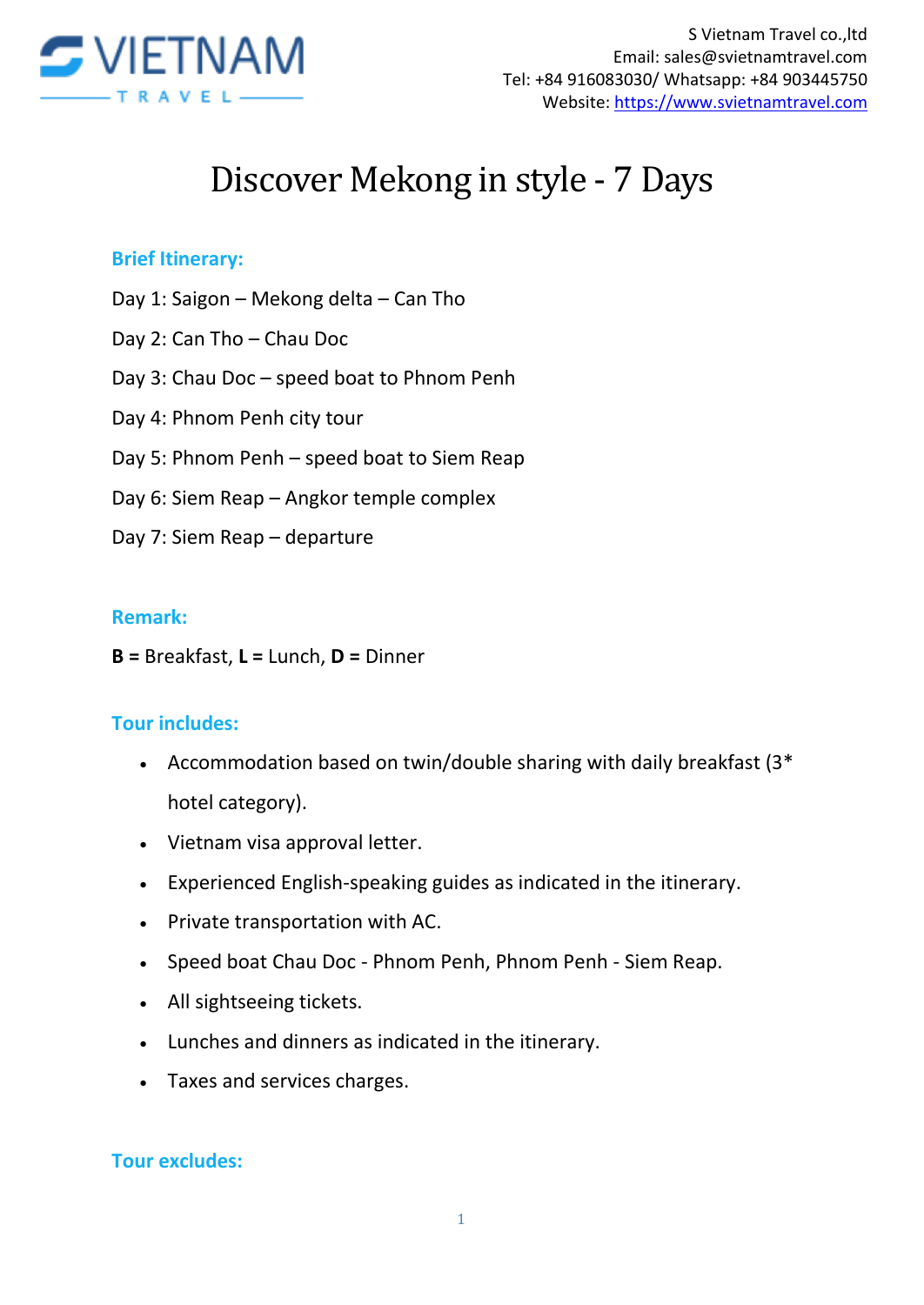

- International flight tickets and airport tax
- Visa stamping fee
- Early check in and late check out
- Drinks, gratuities and personal expenses
- Insurance

#### **Detail itinerary:**

### *Day 1: Saigon - Cai Be - Can Tho (L)*

Today you start your journey to discover Mekong River. Leave bustling Saigon for the 3 hour drive to the delta town of Cai Be. On arrival, board your boat for cruise in the Delta's waterways.

Along the way you visit the many fascinating local cottages industries including rice paper makers, sweet factory, bonsai nurseries. After a huge lunch at an orchard you weave your way through the intricate network of canals which are the lifeblood of the Mekong Delta, to Vinh Long. At this small town you meet up with your vehicle for a short drive to Can Tho - the heart of Mekong delta. Check in hotel and free time.

## *Day 2: Can Tho - Chau Doc (B)*

Wake up in early morning to take the boat trip to Cai Rang Floating Market - one of the most bustling floating markets in Mekong Delta with hundreds of small boats barging.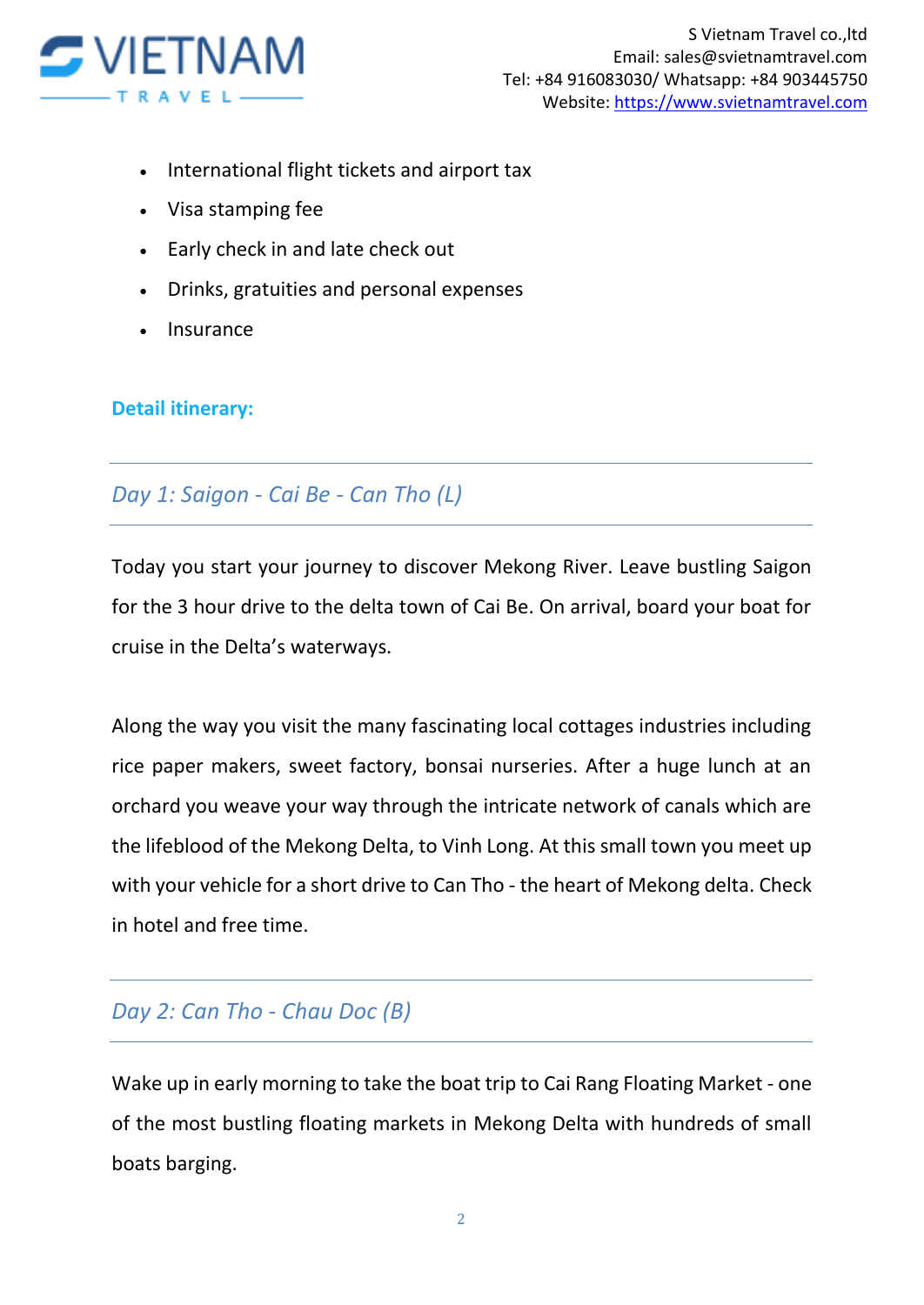

At the market, most active in the early morning hours, you will see boats of all shapes and sizes laden with local produce and all jostling for business. Continue your boat ride, stopping at some local orchards where you will have an opportunity to sample some delicious tropical fruits and visit with a local orchard farmer at his modest home.

After that, continue your journey to Chau Doc, close to the Cambodia border. On the way, you have chance to visit Bang Lang Bird Sanctuary or Crocodile Farm. Upon arrival, head up Sam Mountain for a spectacular view over the rice paddy fields toward Cambodia.

## *Day 3: Chau Doc - speed boat to Phnom Penh (B)*

Following the breakfast at hotel, you take an early speed boat to Phnom Penh the capital of Cambodia. Upon arrival, you will be welcomed at the harbor and transfer to your hotel. Late afternoon, enjoy 1 hour of interesting tour by tricycle along the Tonle Sap riverfront. Have dinner at the local restaurant before back to your hotel.

## *Day 4: Phnom Penh city tour (B)*

Situated at the confluence of the Mekong and Tonle Sap Rivers, the Cambodia's capital city look like a big village - town where French colonial influences can still be seen in old buildings restored. Start your city tour with a visit to Royal Palace. The Palace was opened in 1870 under King Norodom, and now contains the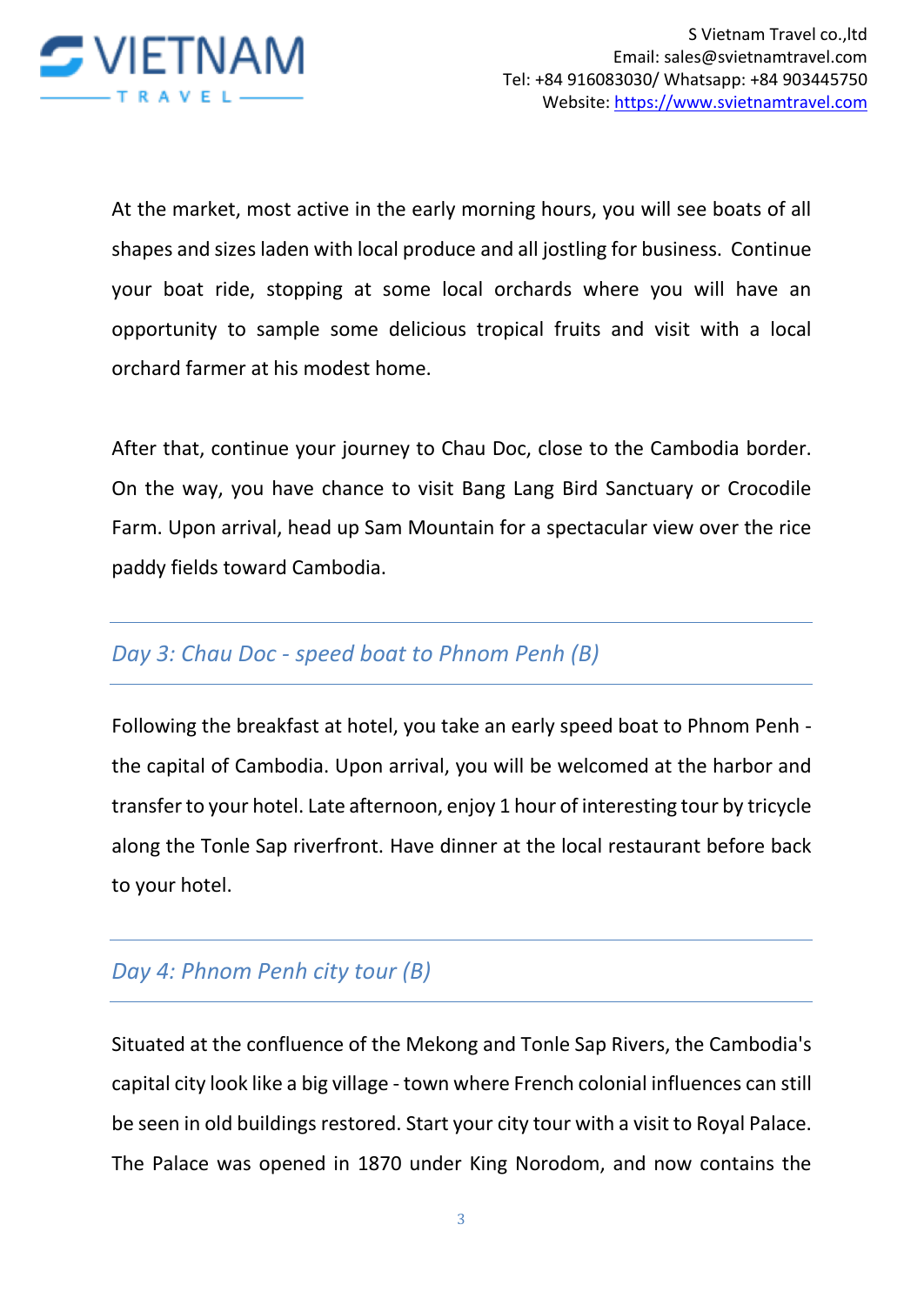

Royal Residence, the Throne Hall, the Silver Pagoda, and other buildings. The Silver Pagoda (Wat Preah Keo Morokat) is one of the city's most visited sites and offers a display of priceless Buddhist and historical objects. Afternoon, you visit to Toul Sleng museum (S-21) and the killing field of Choueng Ek, which is about 35kim away from the city. These places are grim reminders of Cambodia's bloody past under Pol Pot. It is almost inconceivable to confront the nature of true evil here in this gentle land, but the Buddhist memorial at Choeung Ek, commemorates the 1.7 million victims of the 1975-79 Pol Pot regime. This excursion may prove distressing for some. Back to your hotel in the late afternoon.

### *Day 5: Phnom Penh - speed boat to Siem Reap (B)*

Leave Phnom Penh for Siem Reap by boat to continue discovering the Mekong river. Upon arrival in Siem Reap, you will visit the incredible temple Ta Prohm. There are enormous fig trees and gigantic creepers which embrace themselves in the stone foundations of the structure giving the impression of man's creation being reclaimed by the powerful forces of nature. You also explore the grand circuit with Preah Khan, Kravan, Neak Pean, Krol Ko, Ta Som, East Mebon and Pre Rup Temples, where you can enjoy the sunset.

## *Day 6: Siem Reap - Angkor (B)*

Following the breakfast at your hotel, you have a full day to explore the wondrous ancient ruins with the South Gate of Angkor Thom, which is famous for its series of colossal human faces carved in stone, the impressive Bayon